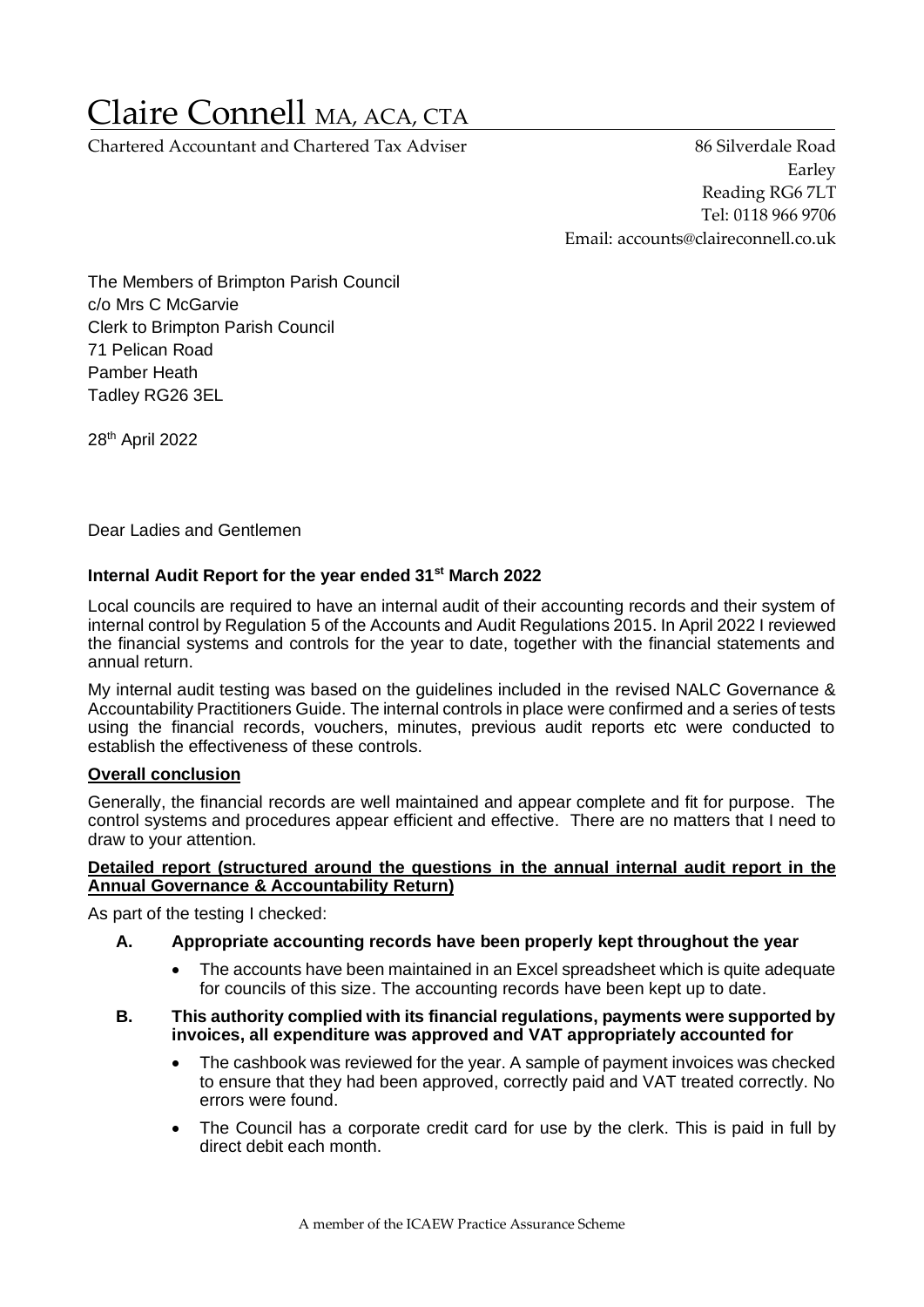## **C. Council has proper risk assessment & management procedures**

- Council minutes were scrutinised
- Insurance cover is obtained from Zurich who offer a Local Councils policy.
- Standing Orders were updated in May 2021. The Financial Regulations were updated in July 2020 and reapproved in May 2021.
- A monthly finance report showing receipts and payments and a bank reconciliation is taken to Council each month.
- The Risk Assessment has been reviewed and will be approved in May 2022 prior to the approval of the AGAR.

#### **D. The Precept resulted from an adequate budgetary process; progress against the budget was regularly monitored; and reserves were appropriate**

• The report for the budget for 2022-23 was reviewed and the process appeared thorough. The budget setting process included a review of reserves held by the Council and once again led to a zero precept request.

• Regular reports showing income and expenditure against budget were provided to the Council.

## **E. Expected income was received, recorded and banked; VAT appropriately accounted for**

- The Excel spreadsheet was reviewed
- The CIL receipt was agreed to Council minutes and bank statements
- The VAT claim for the year was reviewed.

## **F. Petty Cash expenditure supported**

• No petty cash is maintained by Brimpton Parish Council

## **G. Payroll properly prepared, authorised and PAYE/NI requirements fulfilled**

- Payroll is prepared in house using the HMRC basic tools package. No problems were identified.
- Back pay following the late announcement of the increase to the nationally agreed payscale was paid in the following financial year.

#### **H. Fixed assets register properly reflects the Council's assets**

• The fixed asset register is maintained in Excel. Additions purchased in the year have been correctly added.

#### **I. Periodic and year-end bank reconciliations properly carried out**

• The bank reconciliations were reviewed. These are reviewed and initialled by a councillor.

## **J. Accounting statements and annual return**

- The financial statements, annual return and supporting documentation for the annual return were reviewed and agreed to the cashbook.
- The accounting statements were prepared on the correct basis.
- An adequate audit trail from underlying records exists.

#### **K. If the authority certified itself as exempt from a limited assurance review in 2020/21, it met the exemption criteria and correctly declared itself exempt**

• The Council did meet the exemption criteria in 2020/21 and correctly declared itself exempt.